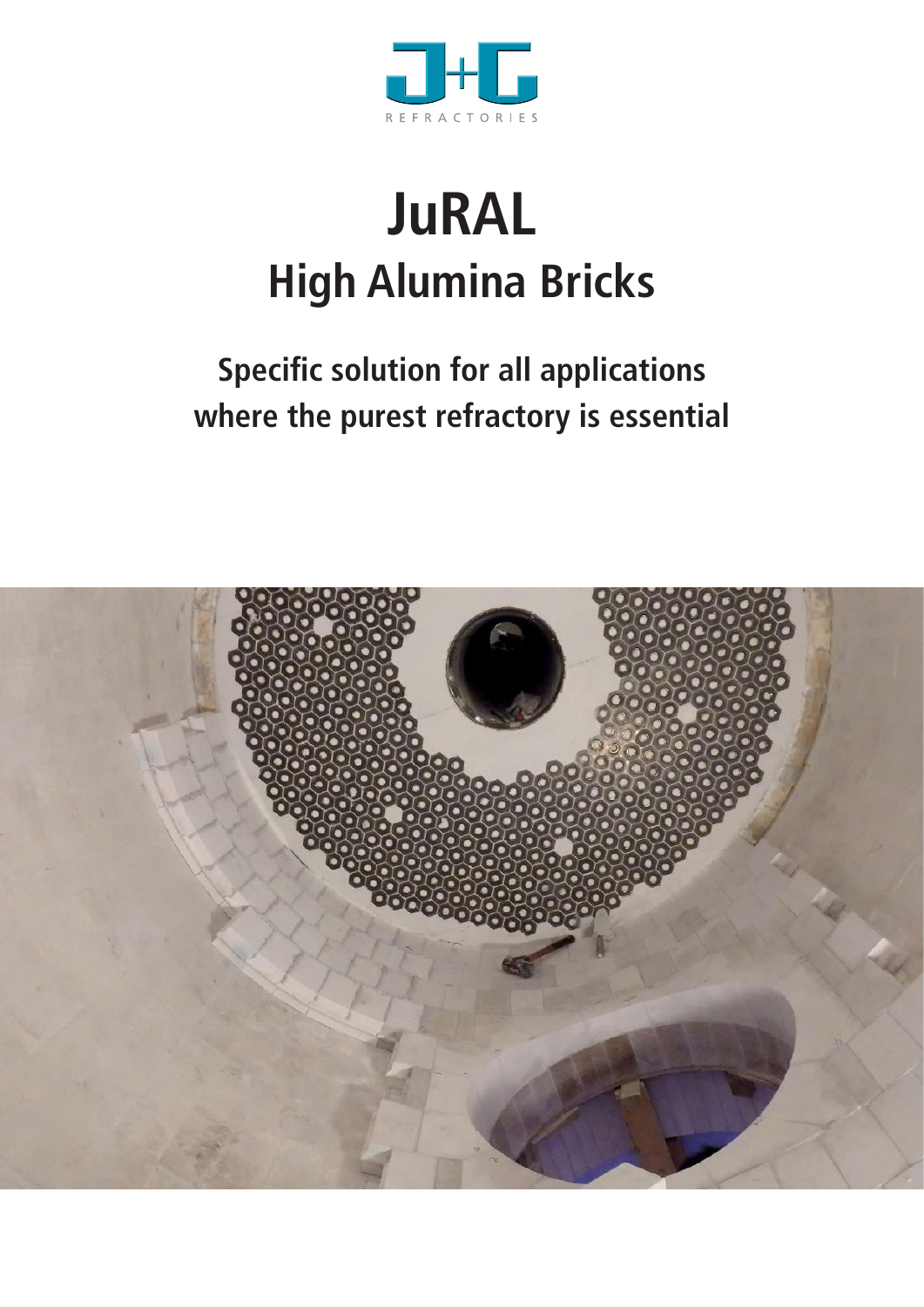

# **Ju[enger+Graeter] + R[ich] + AL[Alumina] = JuRAL**

J+G concentrates his expertise in special refractory products. With the JuRAL-series we have created unique high end products for highest temperature and special atmospheric conditions. With outstanding chemical and mechanical properties, excellent thermal shock behavior, these premium high alumina bricks are tailor-made for extreme application conditions.

#### **JURAL TE400X** – the brick with pure mullite matrix for high temperatures and extreme thermal shock

Manufactured with fused mullite and fused corundum, the **TE400X** gets a fine and uniform mullite matrix without any free silica. This structure is dedicated to processes beyond 1.600 °C such as Claus furnaces, sulfur combustion plants or thermal oxidizers. With more than 50 cycles in the thermal shock resistance test, the **TE400X** will not only easily resist to the operating conditions, but also to the frequent cycling process of start-up and shut-down.

#### **JURAL TE500K** – the pure alumina brick

With 99,5% Al<sub>2</sub>O<sub>3</sub> the **TE500K** does not tolerate any impurity. It is dedicated for reducing atmosphere application in combination with high temperature radiation in syngas production units like gasifiers or autothermal reformers, hydrogen torch, carbon black or high temperature furnaces.

#### **JURAL TE500Z** – the pure alumina brick, with improved thermo shock resistance

The **TE500Z** is a further evolution of the **TE500K**, with special zirconia phases in the microstructure. It provides higher thermal flexibility to the brick in order to support the extreme conditions and gradients, especially at burner, nozzles and areas with thermal cycling load.



JURAL TE400X The shapes can be customized to fit with complex/extraordinary designs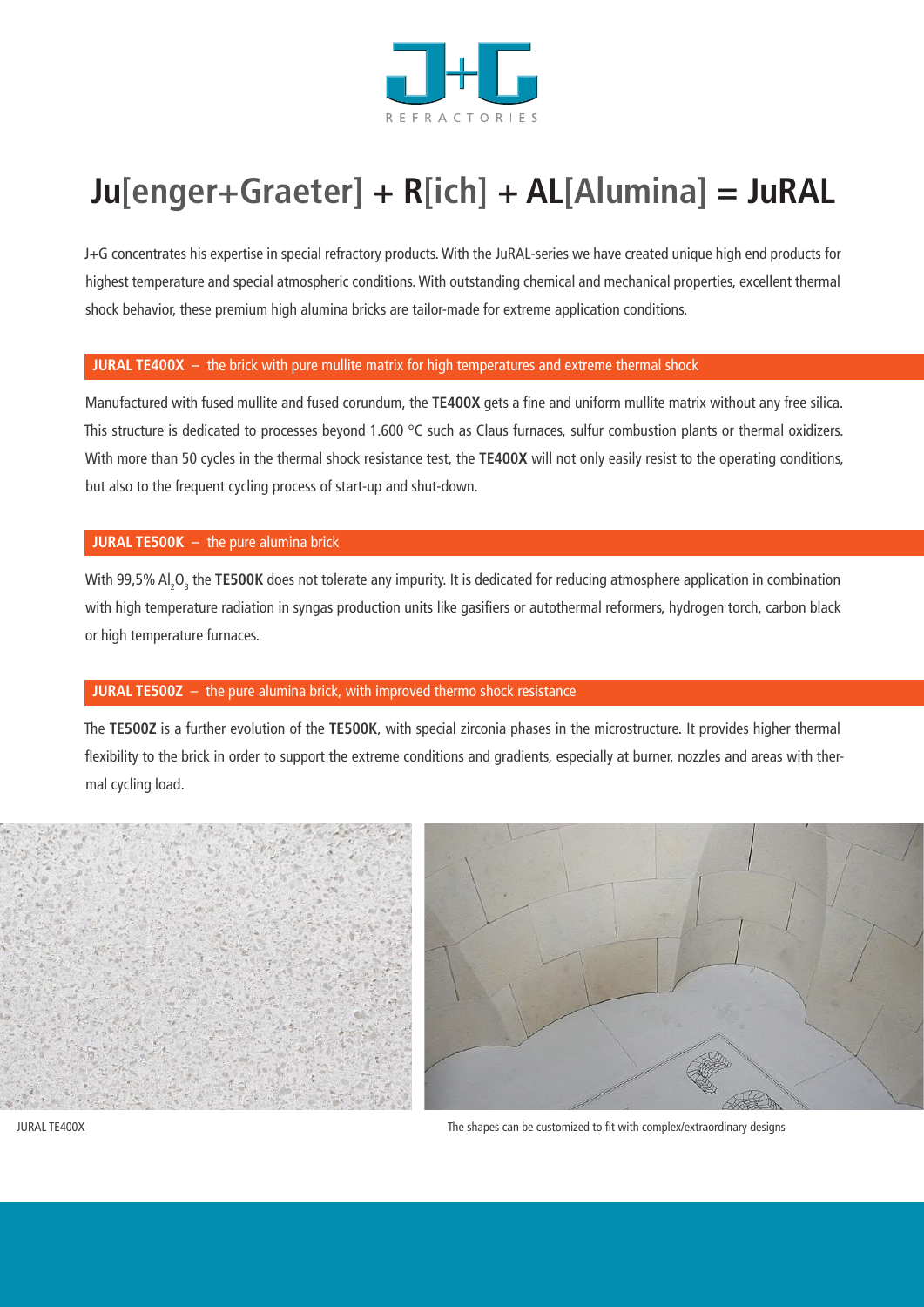

### **Product Highlights**

|                                       | <b>JURAL TE400X</b>   | <b>JURAL TE500K</b>   | <b>JURAL TE500Z</b>   |
|---------------------------------------|-----------------------|-----------------------|-----------------------|
| Composition:                          |                       |                       |                       |
| $\mathsf{Al}_2\mathsf{O}_3$           | 92,00 %               | 99,50 %               | 98,00 %               |
| SiO <sub>2</sub>                      | 7,00 %                | 0,15%                 | 0,20%                 |
| Fe <sub>2</sub> O <sub>3</sub>        | 0,20%                 | 0,10%                 |                       |
| ZrO <sub>2</sub>                      |                       |                       | 1,50 %                |
| <b>Raw Material:</b>                  | <b>Fused Mullite</b>  | <b>Fused Corundum</b> | <b>Fused Corundum</b> |
|                                       | <b>Fused Corundum</b> |                       |                       |
| Refractoriness under load [ISO 1893]: | $>1.700$ °C           | $>1.700$ °C           | $>1.700$ °C           |
| Cold Crushing Strength [MPa]:         | 100                   | 100                   | 100                   |
| [DIN EN ISO 1927-6]                   |                       |                       |                       |
| Thermal Shock Resistance [DIN 51068]  | >50x                  | >20x                  | >35x                  |

## **Beyond the material supply, J+G is your reliable partner for performance**



Outstanding performance of the refractory lining is only reached with an outstanding performance in every step:

### **>> expertise, design, material supply and installation**

With its special knowledge and strong experience for more than 80 years, J+G proposes and guarantees you not only the best quality in materials but extraordinary behaviour of the overall lining.